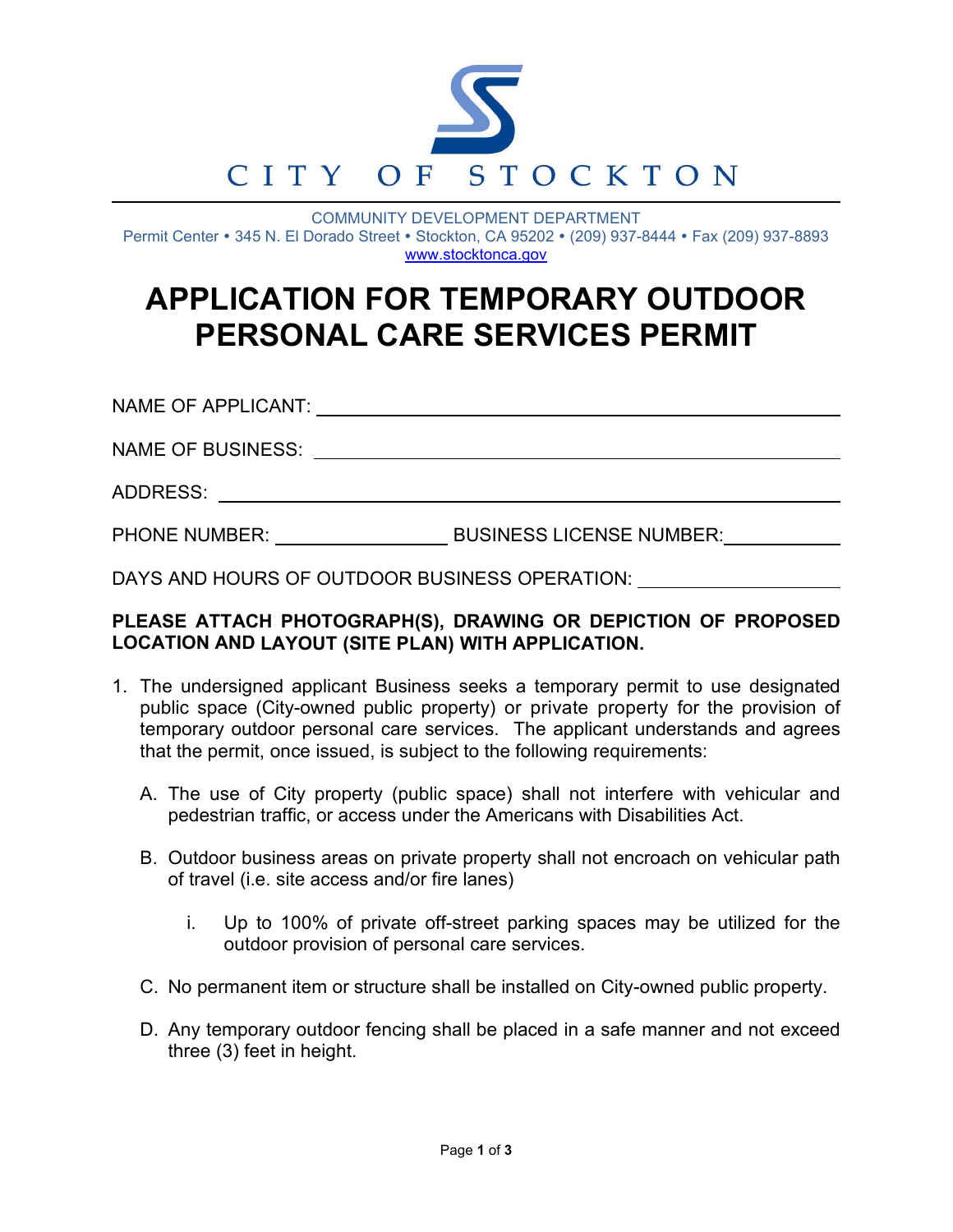- E. Chairs and/or stations shall be placed in a manner that observes six-foot (6'-0") physical distancing between groups of customers.
- F. A minimum four (4' 0") foot wide path of travel shall be provided and maintained along all pedestrian walkways from the public right-of-way and/or parking lot to all public building entrances. No outdoor use may obstruct this required pedestrian clearance in any manner, regardless of the width of the sidewalk.
- G. Hours of operation for outdoor uses shall coincide with the hours of operation for the corresponding business with which the outdoor use is granted.
- H. All forms of speaker amplification associated with the outdoor service provided under this order shall be prohibited.
- I. Businesses shall comply with all applicable State and County laws, regulations, and public health orders pertaining to the aforementioned personal care services covered by this emergency order.
- J. No real property right is provided, given, or otherwise conveyed to any person or entity using public property for outdoor business purposes. Any such use permitted hereunder shall cease not later than termination of the City local emergency. The City reserves the right, in its sole discretion during the pendency of the City local emergency, to terminate or extend any use permit issued hereunder, with or without cause. Upon termination of any use permit granted hereunder, the permittee shall return City-owned public property to the condition existing at the time of permit issuance.
- K. The applicant Business shall maintain in full force and effect, at its sole cost and expense, Commercial General Liability insurance coverage for claims of bodily injury and property damage liability not less than \$1,000,000 for each occurrence, and shall provide the City with an additional insured endorsement and primary and non-contributory endorsement naming the City of Stockton and its officers, agents and employees as additional insured.
- L. The applicant Business shall indemnify, protect, defend, save and hold City, its officers, agents, and employees harmless from any and all claims or causes of action for death or injury to persons, or damage to property resulting from intentional or negligent acts, errors, or omissions of the Business or its officers, employees, volunteers, and agents, or from any violation of any federal, state, or municipal law or ordinance, to the extent caused, in whole or in part, by the willful misconduct, negligent acts, or omissions of the Business or its employees, subcontractors, or agents, or by the quality or character of the Business' work. It is understood that the duty of Business to indemnify and hold harmless includes the duty to defend as set forth in Section 2778 of the California Civil Code. Acceptance by City of insurance certificates and endorsements required under this Permit does not relieve Business from liability under this indemnification and hold